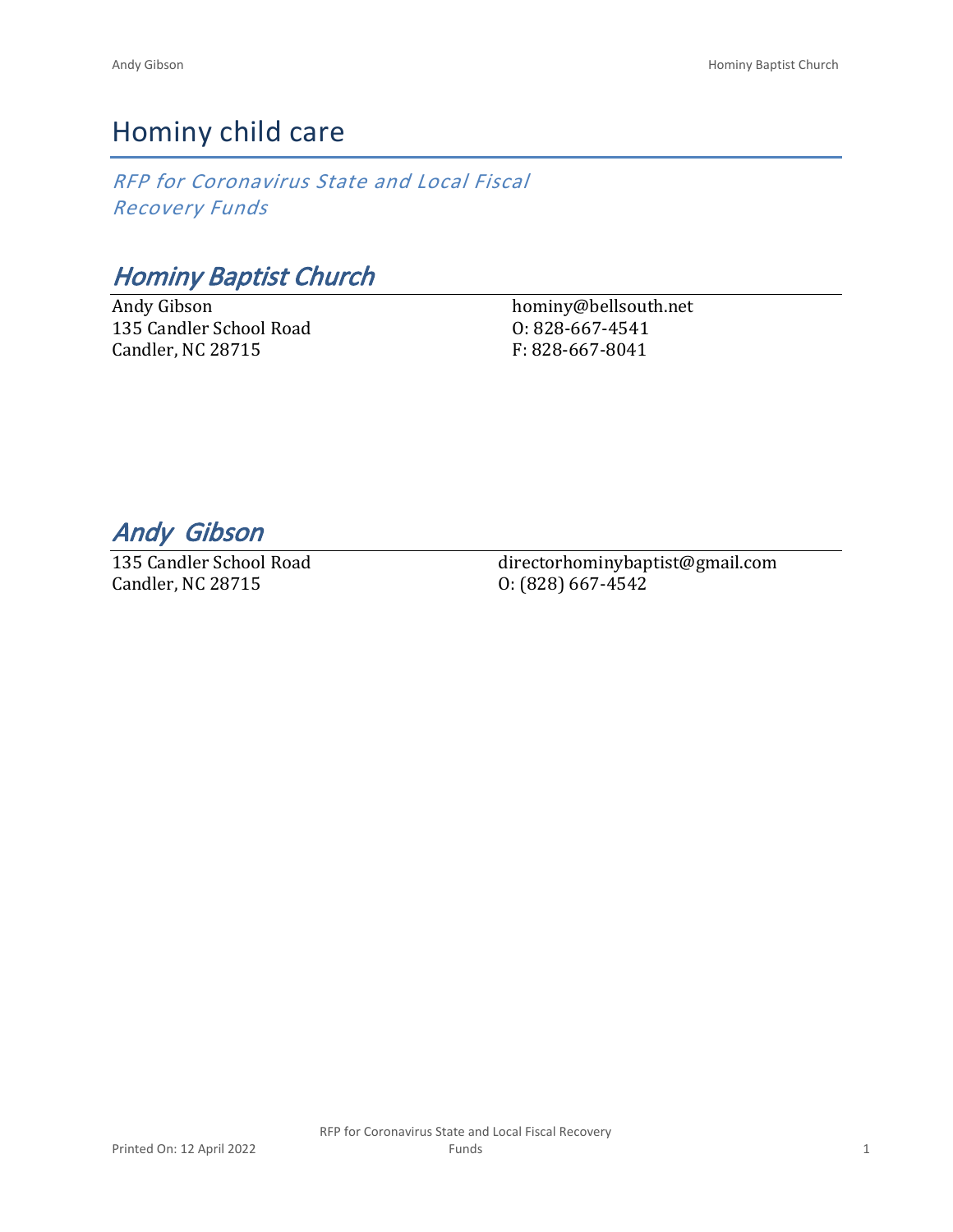# Application Form

## *Question Group*

Buncombe County requests proposals for projects to help the community recover from and respond to COVID-19 and its negative economic impacts.

Buncombe County has been awarded \$50,733,290 in Coronavirus State and Local Fiscal Recovery Funds (Recovery Funding), as part of the American Rescue Plan Act. To date, Buncombe County has awarded projects totaling \$23,093,499, leaving a balance of \$27,639,791 available to award.

Visit [http://www.buncombecounty.org/recoveryfundinghttp://www.buncombecounty.org/recoveryfundingwww.b](http://www.buncombecounty.org/recoveryfunding) [uncombecounty.org/recoveryfundinghttp://www.buncombecounty.org/recoveryfundinghttp://www.buncombeco](http://www.buncombecounty.org/recoveryfunding) [unty.org/recoveryfundinghttp://www.buncombecounty.org/recoveryfundinghttp://www.buncombecounty.org/re](http://www.buncombecounty.org/recoveryfunding) [coveryfunding](http://www.buncombecounty.org/recoveryfunding) for details.

This infusion of federal resources is intended to help turn the tide on the pandemic, address its economic fallout, and lay the foundation for a strong and equitable recovery.

Buncombe County is committed to investing these funds in projects that:

- Align to county strategic plan and community priorities
- Support equitable outcomes for most impacted populations
- Leverage and align with other governmental funding sources
- Make best use of this one-time infusion of resources
- Have a lasting impact

Proposals shall be submitted in accordance with the terms and conditions of this RFP and any addenda issued hereto.

Click [here](https://www.buncombecounty.org/common/purchasing/Buncombe%20Recovery%20Funding%20RFP%202022.pdf) for the full terms and conditions of the RFP

#### **Organization Type\***

Nonprofit

#### **Nonprofit documentation**

If nonprofit, attach IRS Determination Letter or other proof of nonprofit status.

#### **Name of Project.\***

Hominy child care

#### **New/Updated Proposal\***

Is this a new project proposal or an updated version of a proposal submitted during the earlier (July 2021) Recovery Funding RFP?

> RFP for Coronavirus State and Local Fiscal Recovery Funds 2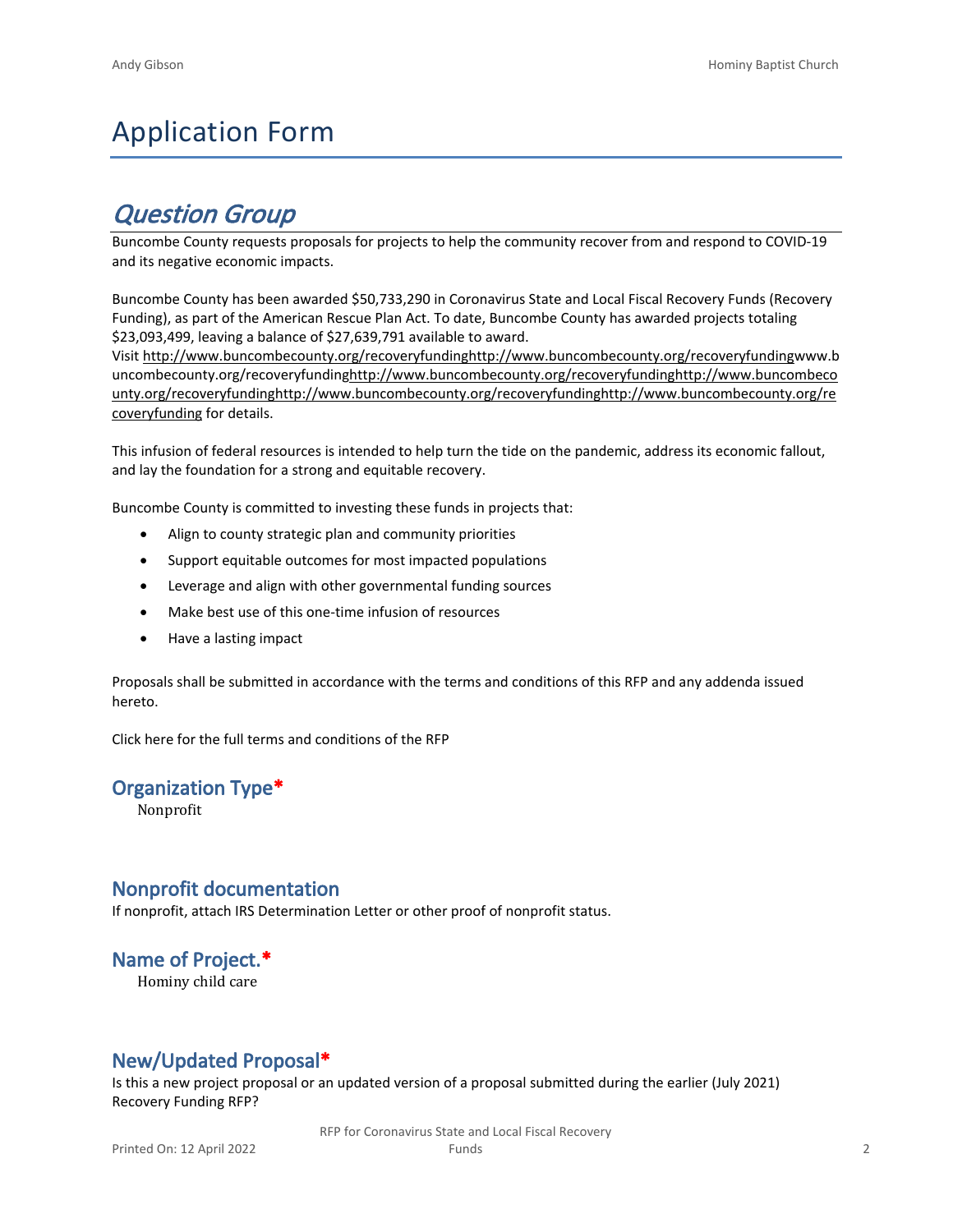Updated version of previously submitted proposal

#### **Amount of Funds Requested\***

\$181,000.00

#### **Category\***

Please select one:

- Affordable Housing
- Aging/Older Adults
- Business Support/Economic Development
- Environmental/Climate
- Homelessness
- K-12 Education
- Infrastructure and/or Broadband
- Mental Health/Substance Use
- NC Pre-K Expansion
- **Workforce**

Small business and non-profit support

#### **Brief Project Description\***

Provide a short summary of your proposed project.

Hominy Baptist Church has served Candler and Buncombe County since 1812. Hominy child care is a direct ministry of the church, serving 150 children per year. Our five star center directly provides social/emotional learning opportunities, kindergarten readiness, which goes directly to Buncombe counties strategic plan, physical fitness, enrichment, and especially in the past fifteen months direct support for learning loss. Hominy child care wants to increase early education access, kindergarten readiness, retain/attract high quality EC teachers, as well as increase the number of children we are serving at our high quality child development center. Hominy child care is proposing increased access by opening a newly remodeled room for 12 children 12-16 months, increasing our staff by adding two teachers, providing equipment and activities to all student 0-12 years old, a retention bonus for staff who have worked all 15 months of the pandemic, a refurbished bus for our older students.

#### **Project Plan\***

Explain how the project will be structured and implemented, including timeframe.

1) Hominy proposes the following: upgrade, remodel, and equip an additional classroom for 12 children 12-16 months of age. This will also open up at least 6 additional spots in our traditional toddler room. An increase in access to high quality child care for 18 children overall. We need to add at least two sinks, fire system upgrade, remove/rebuild a retaining wall on the playground, install new fencing, ground resurfacing,

RFP for Coronavirus State and Local Fiscal Recovery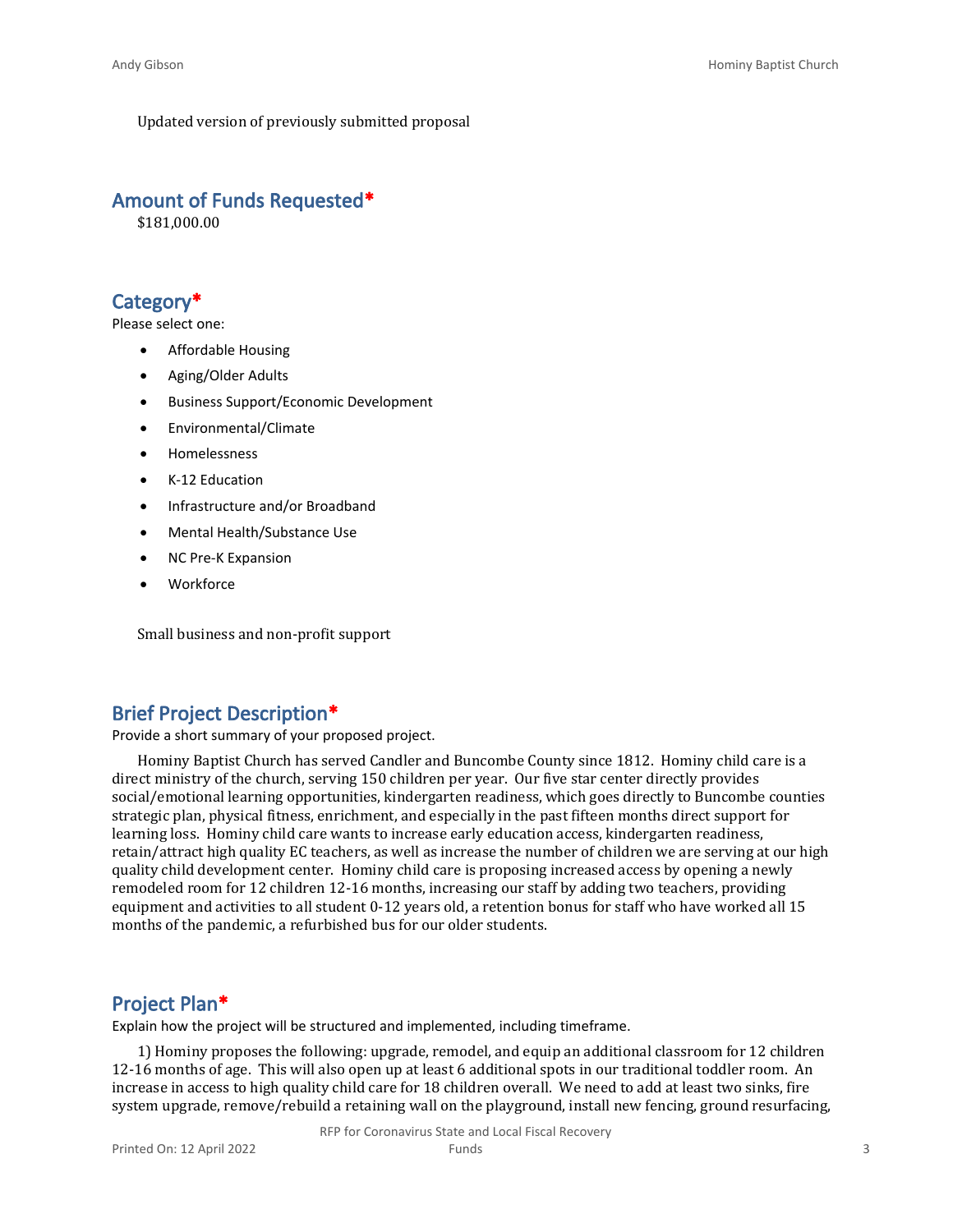and equipment for the room, as well as new/enhanced windows. Additional playground equipment would be purchased/installed. Hominy is requesting funding for two new teachers for six months until enrollment is at 100%. This funding increases employment, and will attract and retain new EC teaching staff. Overall, this will help these 18 children with kindergarten readiness, a Buncombe strategic goal.

2) Purchase a refurbished school bus (\$5000) (wrap it as well \$5000) for 63 school age students. Hominy child care never closed in March of 2020. We provided a virtual learning program for 15 months for 63 school aged students, who desperately needed virtual learning, social emotional learning, physical fitness, and enrichment. We delayed a bus purchase last year as we were afraid of utilization. This one time purchase will serve 63 students per year for 15 years.

3) Again Hominy never closed when the pandemic started. Teacher retention has been critical. We have not had one positive child case based on our health and safety protocols. We have had some staff get sick, miss time with families, and put themselves at risk. We are proposing a \$2,000 retention bonus money per our 21 staff (\$42,000). They deserve it as they stepped up and worked the entire time, are still here, and dedicated to high quality early childhood education for our 150 kids. We serve hospital, utility, first responders, and a variety of essential workers who never quit working. Where would their kids have gone without these teachers?

4) Overall the center has not spent the money center wide on equipment, toys, activities, over the past 15 months as we made sure we stayed in business and viable. We propose \$3,000 per our five early childhood classrooms, and \$3,000 four afterschool enrichment activities and equipment. (\$18,000 total). This speaks directly to numerous priorities listed with Buncombe's strategic goals.

5) Hominy does request assistance with direct revenue loss during the months of March, April, and May of 2020, as we did not close, put many parents were put out of work with a funding request of \$35,000. We have been back on track after those first few crucial months, but that revenue loss affected many things, equipment, teacher pay, scholarships, the bus, activities, and the like.

6) Most of these items we can do immediately as a one time purchase. We could have the classroom up and running by late winter to early spring of 2022. The bus, equipment, retention bonus would be immediate with 30 days of award.

#### **Statement of Need\***

Describe the need that this project will address. Include data to demonstrate the need, and cite the source of the data.

Hominy child care prepares children for kindergarten. Hominy works closely with the Buncombe Partnership for children, as well as NCDCDEE to address increased access to early childhood education. We have previously discussed and agreed with NCDCDEE about the critical need identified for additional classrooms for children 12-16 months of age, which in turn increases or slots for children 16-24 months of age. This is a critical need as cited by Buncombe Partnership, NCDCDEE, NCDHHS, and news outlets all over the state. The first 1000 days of a child's life are critical to how they develop, learn, grow, and become ready for kindergarten. We know from The Journal of Pediatric Medicine and other sources children who are well cared for, who develop social/emotional learning skills, and who have access to stimulating enrichment activities early thrive. Children who thrive have a greater chance of success in school, life, their community. This helps tremendously with the development of a healthy, happy, productive member of society. Hominy put many things aside in March of 2020. We did not close for one day, not one day. We came up with a plan in 24 hours to serve our diverse children and staff. About 20 families lost their jobs. We were overwhelmed with requests from essential workers. Hominy with NCDCDEE expanded our license from 79 to 140 children in late July of 2020. We doubled in service capacity and access to affected families during the pandemic. Quality Early Education and Child Care From Birth to Kindergarten: Elaine A. Donoghue: COUNCIL ON EARLY CHILDHOOD: Pediatrics August 2017. We can also simplify look to the Buncombe County data card from NC Child to see to the numbers of children living in poverty, the number of children without access to high quality care, the struggle of the industry to attract and retain high quality teachers. Our turnover has been low on teachers, we want to keep them, we want to expand access. We want to do more.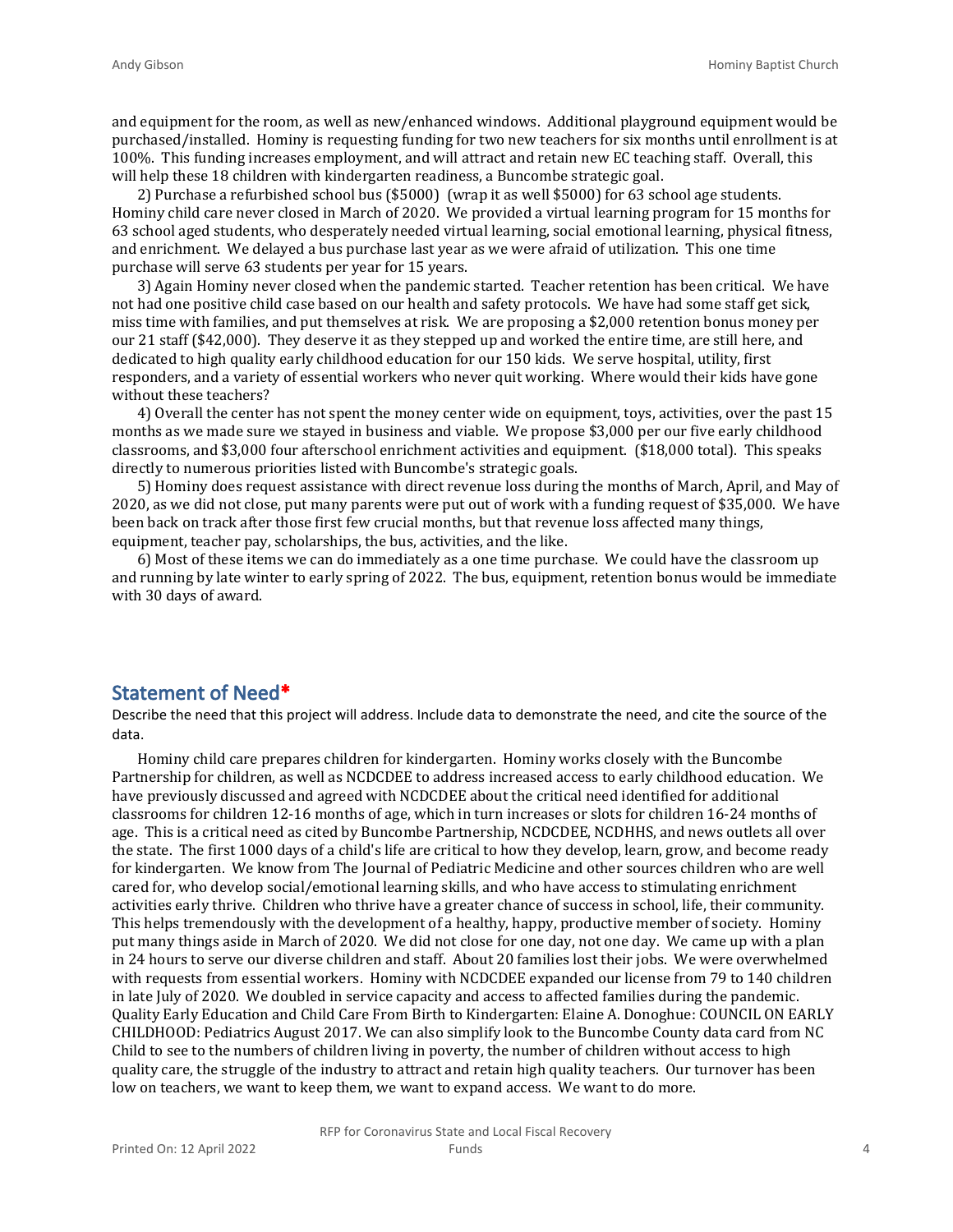#### **Link to COVID-19\***

Identify a health or economic harm resulting from or exacerbated by the public health emergency, describe the nature and extent of that harm, and explain how the use of this funding would address such harm.

Hominy child care as a business was significantly affected by the pandemic, even through we were deemed an essential business under executive order, and we chose to never close for the good of our children. From day one we had 20 families lose their jobs, and additional 40 families chose to work from home. We lost \$35,000 in revenue March-May of 2020. Since we were open essential workers flocked to us and we rebounded by June of 2020. Day one we opened a virtual school age program for children, who were displaced and traumatized by the closing of schools. Our teachers and staff were terrified, and for a time worked reduced schedules, thus reducing their wages. We reduced tuition for families' modified schedules. We implemented costly health and safety protocols while the state disappeared from the radar. No professional help was available to us for on site consultation or even phone consultation. We researched and implemented protocols ourselves. We never had one positive child case associated with our facility. Families, students, teachers, and staff worked together to ensure every child had what they needed. This took a significant toll on teachers, and children. We got through it. We spent money we did not have to ensure virtual learning occurred for every student that needed it from the Enka district and Buncombe county. We did what the state requested and doubled our licensed capacity after four months as the state and county was desperate for child care spots. We put ourselves on the line to ensure stability, social/emotional learning, combat learning loss, and ensure enrichment activities were in place. I have worked in the field for 33 years, and the commitment, dedication of our community of parents and teachers is unmatched. We put ourselves on the line to serve families, who serve Buncombe County and NC. Our request for retention bonus, revenue loss, equipment, a bus, and a new room, is very reasonable. Half of our teachers got Covid.

#### **Population Served\***

Define the population to be served by this project, including volume and demographic characteristics of those served.

1) Currently we have 140 licensed spots for children 0-12 years of age. Our current enrollment is 145 based on both full/part time slots. This request would increase our licensed capacity to 152. Overall it would create 18 new spots for children 12-24 months, with the focus of a newly opened room, as well as backfilling transition spots to the new room. We are focusing on this age group as both Buncombe Partnership & NCDCDEE stating this is a critical need.

2) The bus and bus wrap would be a one time cost to help 63 school aged students for over a decade at least. These students have been decimated by learning loss, social/emotional loss, trauma, loss of friends, and in general their life being turned upside down. So far they are having a great summer engaged in both physical activities, educational activities, and activities helping them to just be K-6th grade kids.

3) The equipment request would serve all 152 children 0-12 years of age. We spent money we did not have based on hope, need, and faith. We did it for the kids. We are ok but new equipment money is sorely needed for all kids.

4) Making up for the revenue loss from March-May of 2020 would significantly help all 152 children.

5) Teacher retention bonus money at \$2000 per teacher would be a miracle for teachers and staff they put themselves on the front line.

6) Currently we serve 145 kids full and part time with our licensed capacity of 140 spots. Approximately 45 of those slots are dedicated to children on subsidy. We have a wide range of incomes at our facility with parents being in medical, utility, education, first responders, construction, and sales industries. We have 13 children who identify as Hispanic, 122 who identify as Caucasian, 9 who identify as African American. When I arrived at Hominy 4 years ago there were only 20 children in the program total, and as I remember we had 1 Hispanic child here, who is still here, and no other minorities represented. + progress.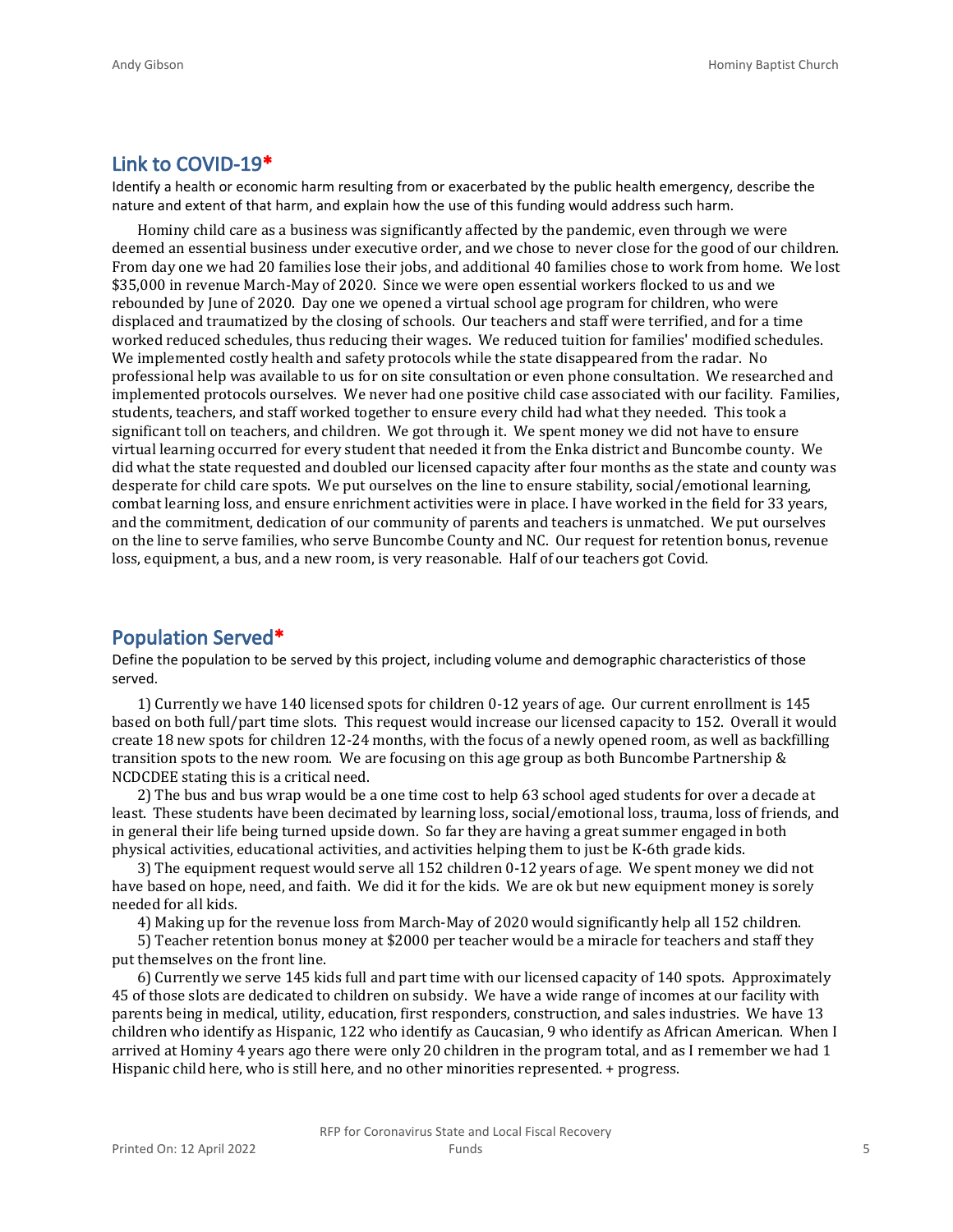#### **Results\***

Describe the proposed impact of the project. List at least 3 performance measures that will be tracked and reported. If possible, include baselines and goals for each performance measure.

1) The one time immediate impact of obtaining, servicing, an wrapping a bus would benefit 63 school aged students with social/emotional learning, learning loss, enrichment, physical/educational activities, and social opportunities with their peers. This can easily be measured by the number of children transported to and from these activities in the community.

2) An immediate impact of a one time fund for teacher and staff retention money, impacting 21 staff. This is easily measured by the retention of 21 staff at a program serving 152 children, all of whom have been through the most difficult 15 months. They did this on a face to face basis, putting themselves, and their families at risk. No complaints, they just did their job for Buncombe County, and NC. They are heroes.

3) A new room for little folks 12-16 months of age, a new playground, new equipment, new sinks, new fencing, new retaining wall, new playground surfacing, new tables, chairs, changing tables, activities, the works. Also this opens new spots for our 16-24 month old children, reduces our waitlist and flat increases access to high quality early education, and kindergarten readiness. We can easily measure this one time funding by the number of smiling children served.

4) One time funding for 6 months of salary at \$36000 can easily be measure by the hiring and retention of two new teachers, with two weeks of vacation, 75% of health insurance paid, 12 sick days, and paid holidays. Our pay range for a lead teacher with an associates is \$16/hour, and \$14/hour for a teacher assistant who would have credentials plus an additional 6 EC credit hours.

5) One time funding for \$18000 in new equipment across 5 classrooms and afterschool is easily measured by purchased equipment through invoice. This will serve all 152 children.

6) One time funding for revenue loss is measured by staying in business, expanding access, quality, and serving the children of Buncombe County, who have been affected.

#### **Evaluation\***

Describe the data collection, analysis, and quality assurance measures you will use to assure ongoing, effective tracking of contract requirements and outcomes.

Our finance manager and I will develop a tool for oversight, review, and tracking of all revenues coming from this grant through a special account for AR and AP. A detailed report can be sent to Buncombe County on all data collected, children served, monies spent, increased access, contract compliance, equipment, bus, and staff salaries, bonus money, and payments to construction vendors. From a qualitative standpoint any grant monies awarded would be put to good use for a high quality five star facility, with a 98.5% state compliance rate for license visits. We will continue to increase access and kindergarten readiness for all our children, and providing opportunities for our school aged children. When I arrived four years ago this was a three star facility. Very quickly we moved it to five stars. There were only 5 employees, now there are 21 employees. There were only 20 children when I arrived, now there are 144. Only 3 children utilized subsidy, now 45 children do. The compliance score was in the 70's, now is is 98.5 percent. Point being we can provide qualitative scores all day on well spent grant money for the children in the Enka district. Hominy Baptist has been here since 1812. We are not going anywhere. Hominy child care is a direct ministry of the church, and is a major resource for the Candler area and Buncombe County. The child care portion of our church is well supported by our Deacon body. Everyone is amazed at how much we help the community around us. We will provide and be good stewards of any grant monies awarded and will provide whatever reports are necessary. Unfortunately as this is a competitive grant process it is of note many of the other well know child care centers in Buncombe are on or recently have been on administrative action. I suppose it is a question of who you can trust. Hominy child care is well regarded in the community and specifically for the quality outcomes we have and will continue to produce.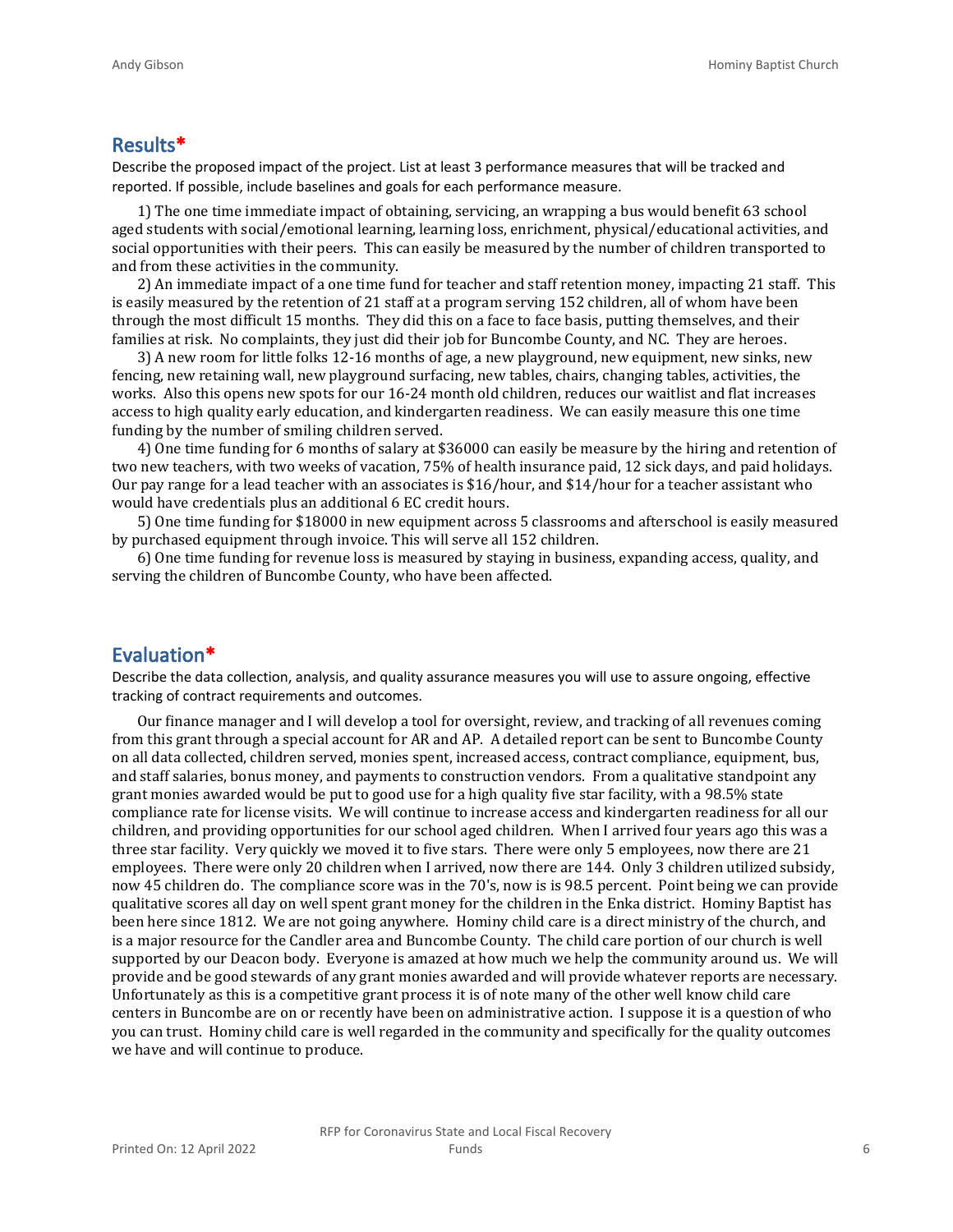#### **Equity Impact\***

How will this effort help build toward a just, equitable, and sustainable COVID-19 recovery? How are the root causes and/or disproportionate impacts of inequities addressed?

Hominy Baptist and Hominy child care represent the Candler community in Buncombe County. Hominy is a hub for the community. We serve everyone through our work with children, ABCCM, Daily Bread meals to the elderly, blood drives, our adult day activity program, youth and adult worship, Boy and Girl scouts, youth sports with our gym and softball field, meeting spaces for community groups, Room at the Inn, addiction recovery meetings, and the list goes on and on. People in Western Buncombe county desperately need these services, as well as the one requested in this grant. Grant monies for Hominy child care free up other church revenues to fund and do these other vital community functions as life gets back to normal. Bottom line is there is not a lot of service delivery in Western Buncombe. What services that are offered come through our community hub at Hominy. We serve a diverse demographic through our various services. We wish it was more diverse but given the demographics of the immediate area we do pretty well across community groups. We have been here for the community. We will continue to be here for the community. Any help we get goes straight back out to the Candler area. Children, youth, the elderly, rich, poor, all have access here. We want to do more. We have great health and safety protocols in place to address the pandemic, and that is shown by few to no cases. We did have a few teachers get sick at Thanksgiving/Christmas when everyone was indoors. Families have been so blessed by our being open, doubling our capacity, and taking in more essential workers. We did everything that was asked by the state, county, and Washington. We stepped into the breach.

#### **Project Partners\***

Identify any subcontractors you intend to use for the proposed scope of work. For each subcontractor listed, indicate:

1.) What products and/or services are to be supplied by that subcontractor and;

2.) What percentage of the overall scope of work that subcontractor will perform.

Also, list non-funded key partners critical to project.

1) NC Department of public instruction for purchasing a refurbished school bus.

2) NCDCDEE non paid license advice, approval, consultation, coordination, technical assistance.

3) Buncombe Partnership non paid consultation, coordination, technical assistance.

4) Best bid on a general contractor for room remodel/upgrade, windows, sinks, fencing, retaining wall,

etc....

5) Infinity systems for fire alarm upgrade for remodeled room.

6) Non paid consultation with health department/inspector, and fire marshal.

7) Discount School Supply and Kaplan School supply for equipment, materials, educational toys, enrichment activities, etc...

#### **Capacity\***

Describe the background, experience, and capabilities of your organization or department as it relates to capacity for delivering the proposed project and managing federal funds.

My expertise is in federal, state, and county funding. I have dealt with everything from grants, subsidy, endowments, fundraising, special funding for essential workers, expanded subsidy, ICF funding, therapy funding, Medicaid, Medicare, food stamps, NC Hope, county budgets and funding streams. Basically about anything you can imagine financial wise for early education, public education, MH/DD/SAS, subsidy on down the line. My masters is in public administration, with undergrad degrees in social work, public administration, and education. I have 33 years experience with county, state, and federal funding sources. My board chair is a retired superintendent of public schools for NC, and our finance director has 25 years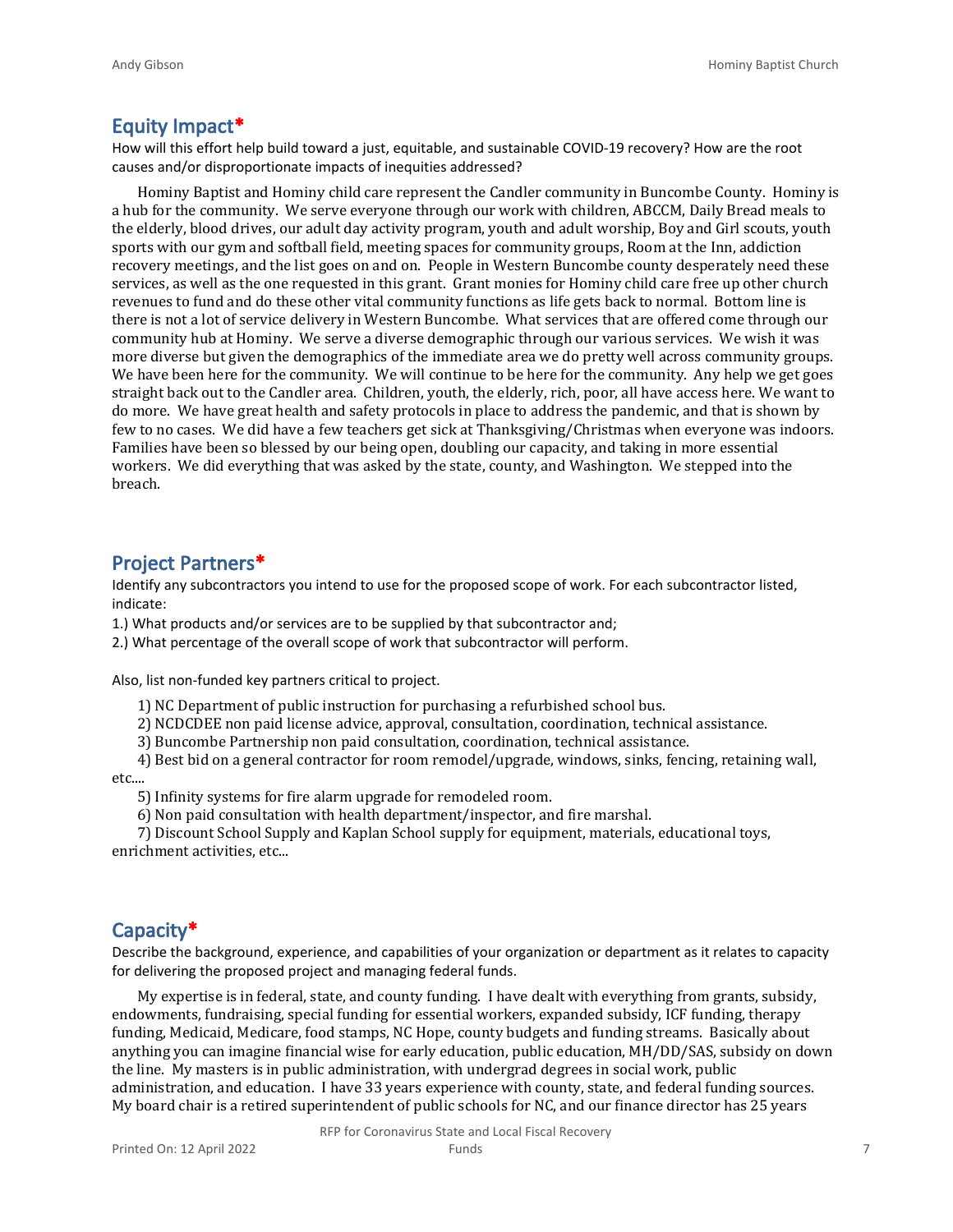experience in public funding, revenue reporting, and analysis. I and my team are very used to complex restructuring and expansion. This is actually not a huge or complicated project for my team. We have done this many times over the years.

#### **Budget\***

Provide a detailed project budget including all proposed project revenues and expenditures, including explanations and methodology. For all revenue sources, list the funder and denote whether funds are confirmed or pending. For project expenses, denote all capital vs. operating costs, and reflect which specific expenses are proposed to be funded with one-time Buncombe County Recovery Funds.

Download a copy of the budget form [HERE](https://buncombecounty.org/common/community-investment/grants/early-childhood-education/Recovery-Funds-budget-template.xlsx). Complete the form, and upload it using the button below.

Recovery-Funds-budget-template (1).xlsx

#### **Special Considerations\***

Provide any other information that might assist the County in its selection.

When the pandemic hit in March of 2020 Hominy child care could have closed for a while and saved a lot of money by laying off staff. The end result would have been staff losing everything they had in life. Our families would have been without care and would not have been able to work thus affecting many frontline industries. The families that flocked to us would not have been able to if we had not been open. We filled a huge need for Buncombe as one of only handful of places that was open for families and children. Our school aged children literally had nothing. We created a five-star virtual program for them for a year. We never had one positive child Covid case as we immediately put in health and safety protocols without input from anyone as all state operations shut down. Our point is this, we stepped into the breach. We stepped up for our children, families, and Buncombe. We would love to move forward with all these projects with your help. We feel this is a worthwhile and well deserved request to help a lot of kids over the years. There is not a lot of available services in far western Buncombe. Help us help the kids out here. We appreciate all the time and attention the committee is putting into this request.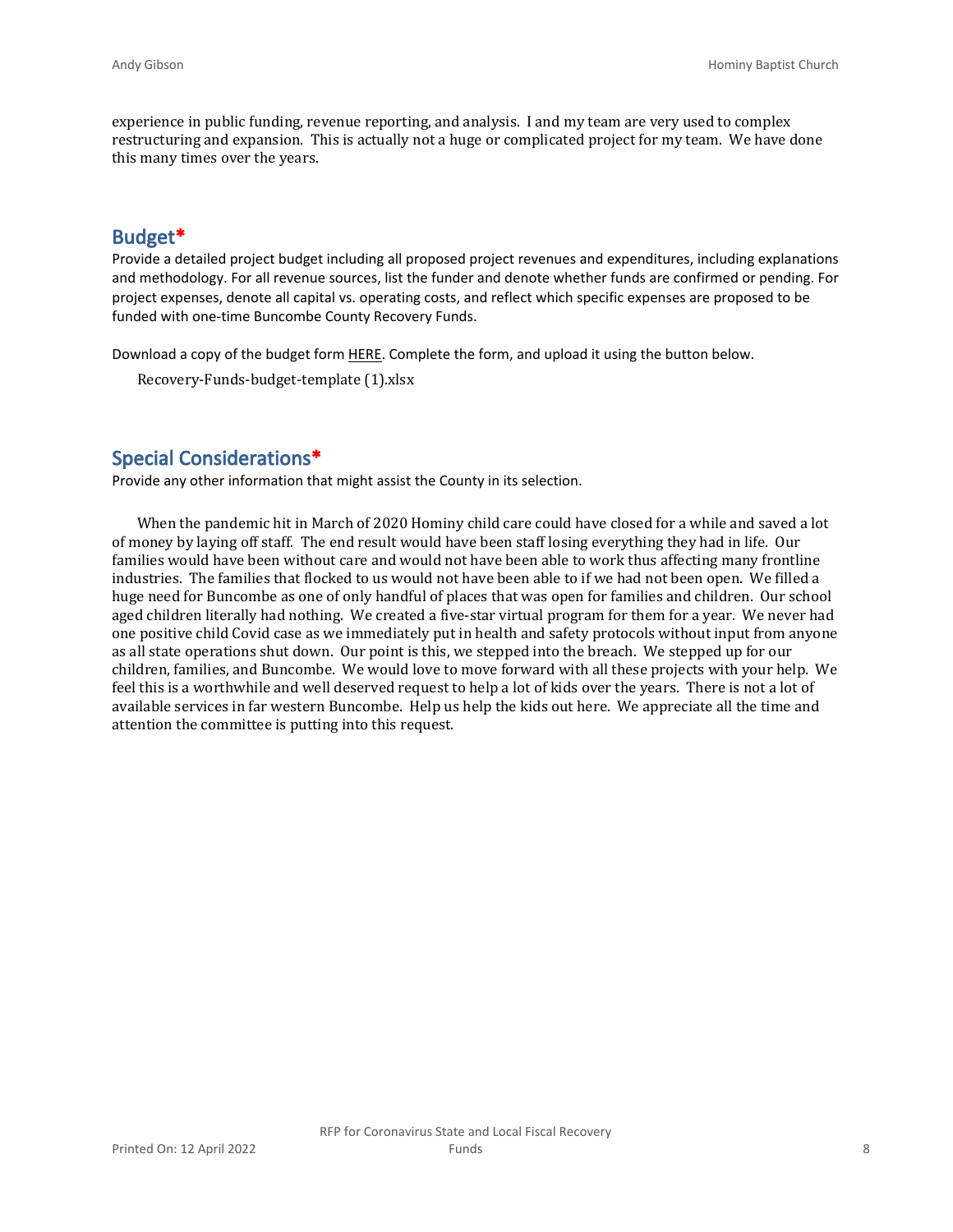# File Attachment Summary

### *Applicant File Uploads*

• Recovery-Funds-budget-template (1).xlsx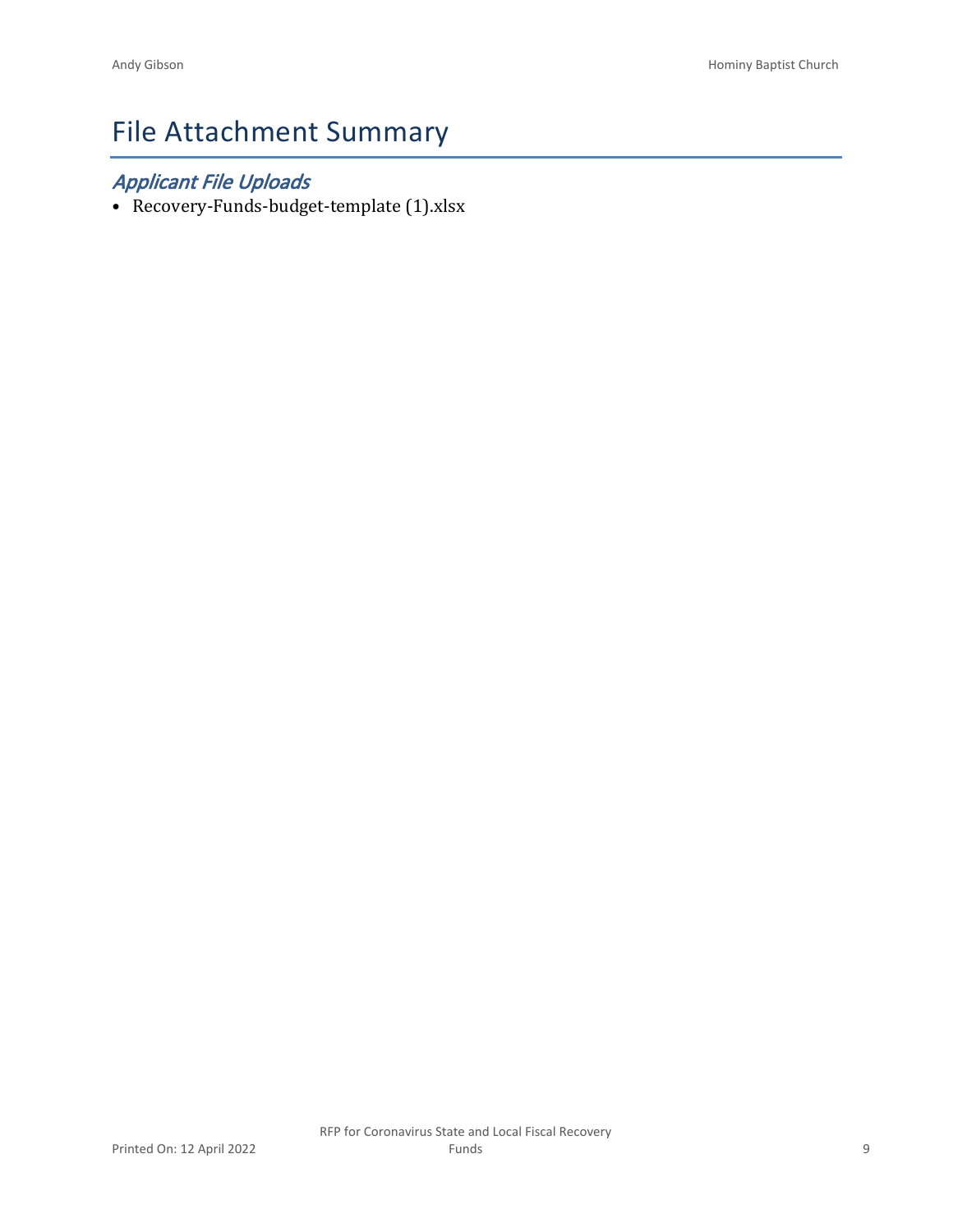#### **Coronavirus State and Local Fiscal Recovery Funds Proposed Project Budget**

| <b>Organization Name:</b>    | . Hominy Child Care<br>- Church: DBA Homi<br><b>Baptist Ch</b><br>Inomir |
|------------------------------|--------------------------------------------------------------------------|
| <b>Project Name:</b>         | Hominy Child Care                                                        |
| <b>Amount</b><br>: Reauested | 181.000                                                                  |

| Proposed Project Revenue Funder        | Amount                    | <b>Confirmed or Pending?</b> | <b>Notes</b>                                                                                                                                                                                                                                                                                                                                                                                                                                                                                                                                                                                                                                                                                |
|----------------------------------------|---------------------------|------------------------------|---------------------------------------------------------------------------------------------------------------------------------------------------------------------------------------------------------------------------------------------------------------------------------------------------------------------------------------------------------------------------------------------------------------------------------------------------------------------------------------------------------------------------------------------------------------------------------------------------------------------------------------------------------------------------------------------|
| Proposed Buncombe COVID Recovery Funds | 181,000.00 Pending<br>-\$ |                              | This funding will accomplish multiple projects for Hominy Child Care.<br>1) One time staff retention bonus. 2) One time purchase and<br> wrapping of a bus for 63 school aged students. 3) Upgrade, repair for<br>a new waddler room, increasing access to the community.<br>Renovation of the classroom, playground, fire system, fencing,<br>windows, and points of egress. 4) Six months of staffing, benefits<br>costs for the 2 new teachers in the waddler room. 5) One time<br>revenue replacement from March-May 2020, where we did not close<br>but were significantly affected, thus delaying/canceling many of these<br>projects. 6) Equipment for 152 children across programs. |
|                                        |                           |                              |                                                                                                                                                                                                                                                                                                                                                                                                                                                                                                                                                                                                                                                                                             |
|                                        |                           |                              |                                                                                                                                                                                                                                                                                                                                                                                                                                                                                                                                                                                                                                                                                             |
|                                        |                           |                              |                                                                                                                                                                                                                                                                                                                                                                                                                                                                                                                                                                                                                                                                                             |
|                                        |                           |                              |                                                                                                                                                                                                                                                                                                                                                                                                                                                                                                                                                                                                                                                                                             |
|                                        |                           |                              |                                                                                                                                                                                                                                                                                                                                                                                                                                                                                                                                                                                                                                                                                             |
|                                        |                           |                              |                                                                                                                                                                                                                                                                                                                                                                                                                                                                                                                                                                                                                                                                                             |
|                                        |                           |                              |                                                                                                                                                                                                                                                                                                                                                                                                                                                                                                                                                                                                                                                                                             |
|                                        |                           |                              |                                                                                                                                                                                                                                                                                                                                                                                                                                                                                                                                                                                                                                                                                             |
|                                        |                           |                              |                                                                                                                                                                                                                                                                                                                                                                                                                                                                                                                                                                                                                                                                                             |
|                                        |                           |                              |                                                                                                                                                                                                                                                                                                                                                                                                                                                                                                                                                                                                                                                                                             |
|                                        |                           |                              |                                                                                                                                                                                                                                                                                                                                                                                                                                                                                                                                                                                                                                                                                             |
|                                        |                           |                              |                                                                                                                                                                                                                                                                                                                                                                                                                                                                                                                                                                                                                                                                                             |
|                                        |                           |                              |                                                                                                                                                                                                                                                                                                                                                                                                                                                                                                                                                                                                                                                                                             |
| Total $\frac{1}{2}$                    | 181,000.00                |                              |                                                                                                                                                                                                                                                                                                                                                                                                                                                                                                                                                                                                                                                                                             |

| <b>Proposed Project Expenses</b>                                             | Proposed<br><b>Recovery Funds</b> | <b>Other Funds</b> | Total     | <b>Capital or Operating</b><br>Expense? | <b>Notes</b>                                                                                                                                                                                                                                                                                    |
|------------------------------------------------------------------------------|-----------------------------------|--------------------|-----------|-----------------------------------------|-------------------------------------------------------------------------------------------------------------------------------------------------------------------------------------------------------------------------------------------------------------------------------------------------|
| IOne time retention bonus for 21 teachers/staff_                             | 42,000.00                         |                    | 42,000.00 | Operating                               | For staff who have worked the entire pandemic, as we did not close<br>for one day. We will utilize this money as a one time operating<br>revenue and expense. Teacher retention is critical across NC right<br>now.                                                                             |
| One time refurshibed bus and wrapping of bus for 63<br>school aged children. | 10,000.00                         |                    | 10,000.00 | Operating                               | We did not buy a bus last year, due to Covid, as we struggled to stay<br>In business. This bus will last more than a decade and serve 63<br>school aged children per year.                                                                                                                      |
| New waddler room (12-16 months of age) upgrade                               | 40,000.00<br>-S                   |                    | 40,000.00 | Operating                               | Upgrade an existing Sunday school room to creat a new licensed<br>room for 10-12 children (12-16 months of age). Additional sinks, new<br>windows, new equipment, as well as redoing the attached playground<br>with a new retaining wall, new surfacing, equipment, fencing, lighting,<br>letc |
| Six months of start up staffing costs/benefits.                              | 36,000.00                         |                    | 36.000.00 | Operating                               | Defraying the costs of staffing, insurance, benefits for six months as<br>new children are enrolled and access is expanded.                                                                                                                                                                     |
| Revenue loss for March-May 2020                                              | 35,000.00                         |                    | 35,000.00 | Operating                               | The revenue loss we suffered, as we never closed, was significant for<br>us and delayed/cancelled all of these projects. We recovered by<br>June 2020 as one of the very few programs that never closed.                                                                                        |